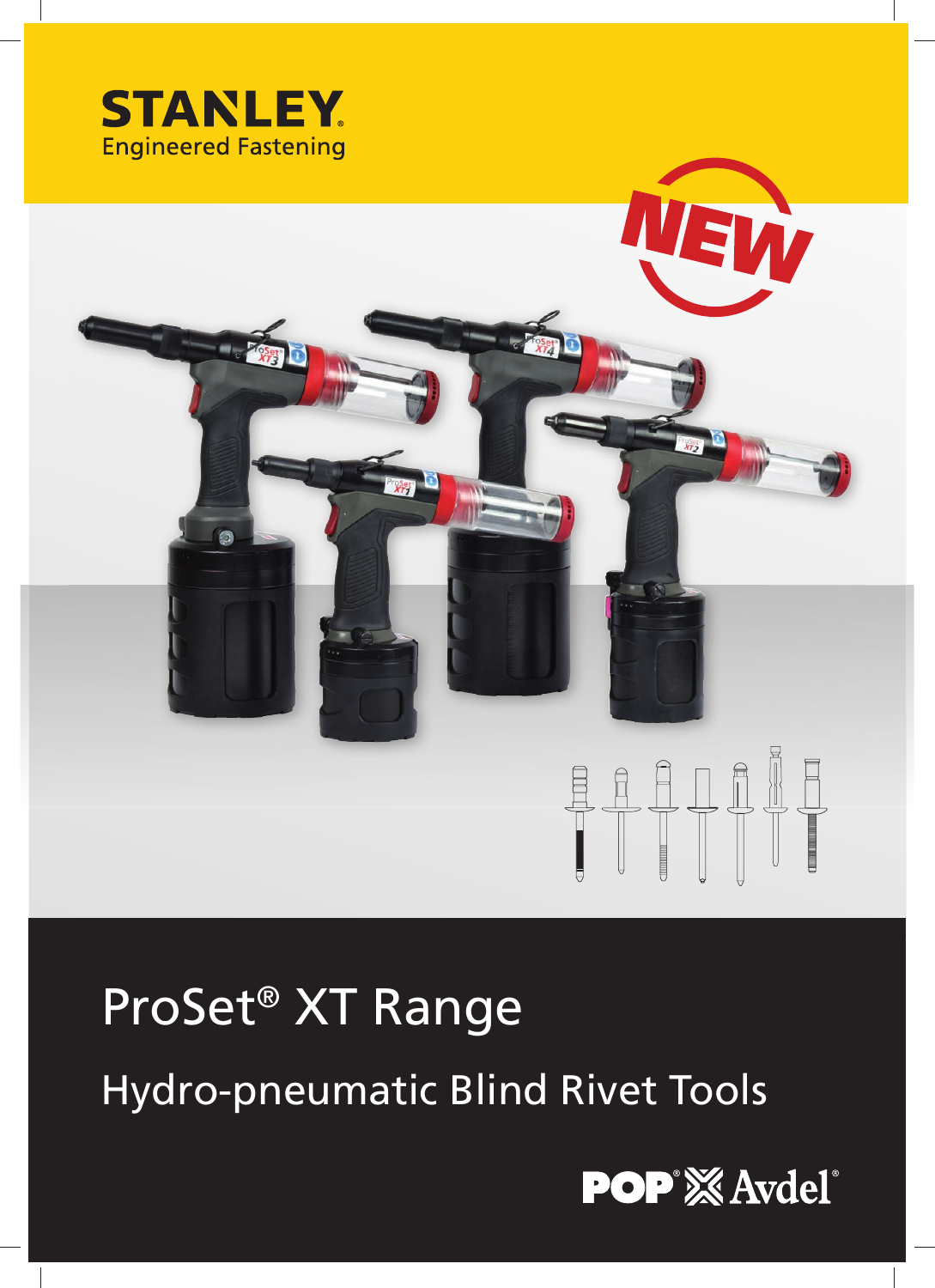## ProSet® XT - Blind Rivet Tools

The POP Avdel ProSet® XT tool line has many innovative high performance features including a patented "Quick Disconnect" nose housing and jaw case for rapid cleaning and maintenance of the front end without the need for any tools. The quick disconnect Mandrel Collection System (MCS) safely collects spent mandrels for quick, easy disposal and cleaner work areas. An air-isolation switch on the MCS prevents air flow when the MCS is disconnected. A left or right 90° swivel air fitting ensures the tools can be adapted to virtually any workstation configuration, while the "on/off" switch minimises air consumption and noise.



Quick release Mandrel Collection System MCS

## **Features and Benefits**

#### **Performance**

- **High force-to-weight ratio**
- **Quick disconnect nose housing and jaw case** for easy maintenance and service
- **Clear quick release mandrel collector bottle** reduces downtime
- $\bullet$  Integral exhaust valves for fast setting cycles **Ergonomic**
- **Class-leading lightweight construction** with balanced handling
- **Comfortable, low activation force trigger**
- **•** Adjustable vacuum exhaust direction

#### **Economy & Safety**

- **Air isolation switch during MCS removal**
- On/Off, left or right swivel air fitting provides flexibility and conserves energy



Quick disconnect nose housing and jaw case (without tools)

## **Placing Capability**

| Ø<br><b>Fastener Type</b>            |                      | ProSet <sup>®</sup> Tool |           |           |                                                           |
|--------------------------------------|----------------------|--------------------------|-----------|-----------|-----------------------------------------------------------|
|                                      | mm (inch)            | XT1 <sup>1</sup>         |           |           | XT2 <sup>1)</sup> XT3 <sup>1)2)</sup> XT4 <sup>1)2)</sup> |
|                                      | 2.4(3/32")           | $\bullet$                |           |           |                                                           |
| Open End                             | 3.0 & 3.2(1/8")      | $\bullet$                | $\bullet$ |           |                                                           |
| <b>Closed End</b>                    | 4.0(5/32")           | ●                        | O         | $\bullet$ | ●                                                         |
|                                      | 4.8 & 5.0 (3/16")    |                          | $\bullet$ | $\bullet$ | $\bullet$                                                 |
|                                      | $6.0$ & $6.4$ (1/4") |                          |           |           |                                                           |
| <b>Micro Rivet</b>                   | 2.0                  | $\circ$                  |           |           |                                                           |
| Pull-Thru (PT)                       | 3.2(1/8")            | $\bullet$                | $\bullet$ |           |                                                           |
|                                      | 3.0                  | $\bullet$                | $\bullet$ |           |                                                           |
|                                      | 3.2(1/8")            | $\bullet$                | $\bullet$ |           |                                                           |
| $A$ vex $^{\circledR}$               | 4.0 (5/32")          | $\bullet$                | $\bullet$ | $\bullet$ | $\bullet$                                                 |
|                                      | 4.8(3/16")           |                          |           |           |                                                           |
|                                      | 6.4(1/4")            |                          |           | $\bullet$ | $\bullet$                                                 |
|                                      | 3.2(1/8")            | $\bullet$                | $\bullet$ |           |                                                           |
|                                      | 4.0(5/32")           |                          | $\bullet$ | $\bullet$ |                                                           |
| Stavex <sup>®</sup>                  | 4.8(3/16")           |                          | ●         | ο.        |                                                           |
|                                      | 6.4(1/4")            |                          |           | $\circ$   | $\circ$                                                   |
| Vgrip®                               | 4.8(3/16")           |                          | $\bullet$ |           |                                                           |
|                                      | 3.2(1/8")            |                          | $\bullet$ |           |                                                           |
| Avibulb <sup>®</sup>                 | 4.0(5/32")           |                          | 0         | $\bullet$ |                                                           |
| Avinox <sup>®</sup>                  | 4.8(3/16")           |                          | n         | $\bullet$ | $\bullet$                                                 |
|                                      | 6.0                  |                          |           | $\bullet$ | $\bullet$                                                 |
| Avinox <sup>®</sup> XT<br>Avinox® XT | 6.4(1/4")            |                          |           | O         | $\circ$                                                   |
| Hemlok®                              | 6.4(1/4")            |                          |           | ο         | ٥                                                         |
|                                      | 4.8(3/16")           |                          | $\circ$   | $\circ$   |                                                           |
| Monobolt <sup>®</sup>                | 6.4(1/4")            |                          |           | ٥         |                                                           |
| <b>Interlock®</b>                    | 4.8(3/16")           |                          | $\bullet$ | $\bullet$ |                                                           |
|                                      | 6.4(1/4")            |                          |           | O         |                                                           |
|                                      | 3.2(1/8")            | $\bullet$                | $\bullet$ |           |                                                           |
| LSR / Bulbex®                        | 4.0 (5/32")          |                          | $\bullet$ | $\bullet$ | $\bullet$                                                 |
|                                      | 4.8(3/16")           |                          | $\bullet$ | $\bullet$ | $\bullet$                                                 |
|                                      | 4.8(3/16")           |                          | $\circ$   | $\circ$   |                                                           |
| Klamp-Tite®                          | 6.4(1/4")            |                          |           | $\circ$   |                                                           |
| <b>T</b> Rivet                       | 4.8(3/16")           |                          | o         | $\circ$   |                                                           |
|                                      | 6.4(1/4")            |                          |           | $\circ$   | $\circ$                                                   |
| T-Lok <sup>®</sup>                   | 4.3                  |                          | ●         | ●         | ●                                                         |
|                                      | 4.8(3/16")           |                          | $\circ$   | $\bullet$ | $\bullet$                                                 |
|                                      | 4.0                  |                          | O         |           |                                                           |
|                                      | 5.0                  |                          | $\bullet$ |           |                                                           |
|                                      | 6.0                  |                          | O         | ٥         | O                                                         |
|                                      | 7.0                  |                          | $\circ$   | $\circ$   | $\circ$                                                   |
| Avseal®                              | 8.0                  |                          |           | O         | O                                                         |
|                                      | 9.0                  |                          |           | $\circ$   | $\circ$                                                   |
|                                      | 10.0                 |                          |           |           | O                                                         |
|                                      | 11.0                 |                          |           |           | $\mathsf{o}$                                              |
|                                      | 12.0                 |                          |           |           | O                                                         |
| Avdelok <sup>®</sup>                 | 4.8(3/16")           |                          |           | $\circ$   | $\circ$                                                   |
| Maxlok <sup>®</sup>                  | 6.4(1/4")            |                          |           |           | O                                                         |
| Avtainer®                            | 10.0 (3/8")          |                          |           |           | Ο                                                         |

 $\overline{10}$  Complete tool comprises of base tool, nose assembly and nose tip(s)  $2)$  Recommended for rivet diameters 4.8 mm (3/16") and greater

Placing capability complete tool

O Installation possible with additional nose assembly/nose tip

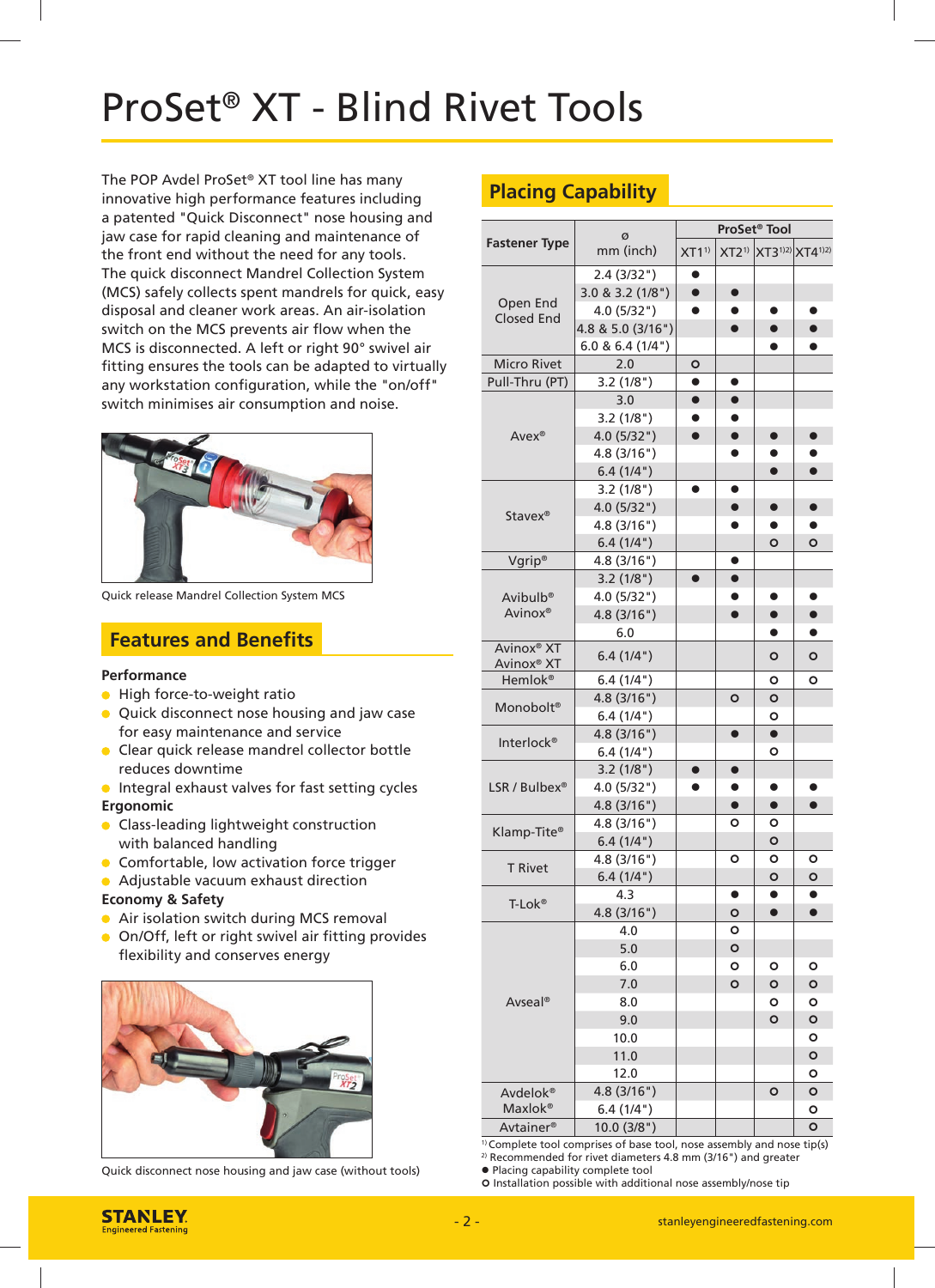## ProSet® XT1 - *The Lightweight*



**76001-00001** - Compact, lightweight and reliable pneumatic/hydraulic power tool, ideal for production line environments.

In its class the ProSet XT1 is among the highest force-to-weight ratio blind riveting tools in the industry. Innovative ergonomic design for maximum user efficiency and comfort.

The robust tool rubber base is designed to avoid damage. Latest technology lip seals maximise re-priming intervals. Piston bearing rings ensure maximum robustness and tool life.

#### **Specifi cations**

| Weight, incl. nose equipment        | 1.17 kg         |
|-------------------------------------|-----------------|
| Weight, without nose equipment      | 1.07 kg         |
| Pull force at 5.5 bar               | $6.5$ kN        |
| Force/Weight ratio                  | 5.55 kN/kg      |
| Stroke (min.)                       | $18 \text{ mm}$ |
| Cycle time (approximate)            | $0.4$ sec       |
| Air supply pressure (dry, filtered) | $5.0 - 7.0$ bar |
| Free air volume at 5.5 bar          | 1.51            |
| Noise level                         | 77.95 dB(A)     |
|                                     |                 |

## ProSet® XT2 - *The Flexible*



**76002-00001** - The ProSet XT2 tool sets new standards for pneumatic rivet tools. Designed specifically to set a wide range of breakstem rivets, this tool delivers 8.9 kN of pull force with an outstanding force-to-weight ratio of 7.18 kN/kg.

The robust tool rubber base is designed to avoid damage. Latest technology lip seals maximise re-priming intervals. Piston bearing rings ensure maximum robustness and tool life.

### **Specifi cations**

| Weight, incl. nose equipment        | $1.26$ kg       |
|-------------------------------------|-----------------|
| Weight, without nose equipment      | 1.15 kg         |
| Pull force at 5.5 bar               | 8.9 kN          |
| Force/Weight ratio                  | 7.06 kN/kg      |
| Stroke (min.)                       | $20 \text{ mm}$ |
| Cycle time (approximate)            | $0.6$ sec       |
| Air supply pressure (dry, filtered) | $5.0 - 7.0$ bar |
| Free air volume at 5.5 bar          | $2.2$ l         |
| Noise level                         | 77.1 dB(A)      |